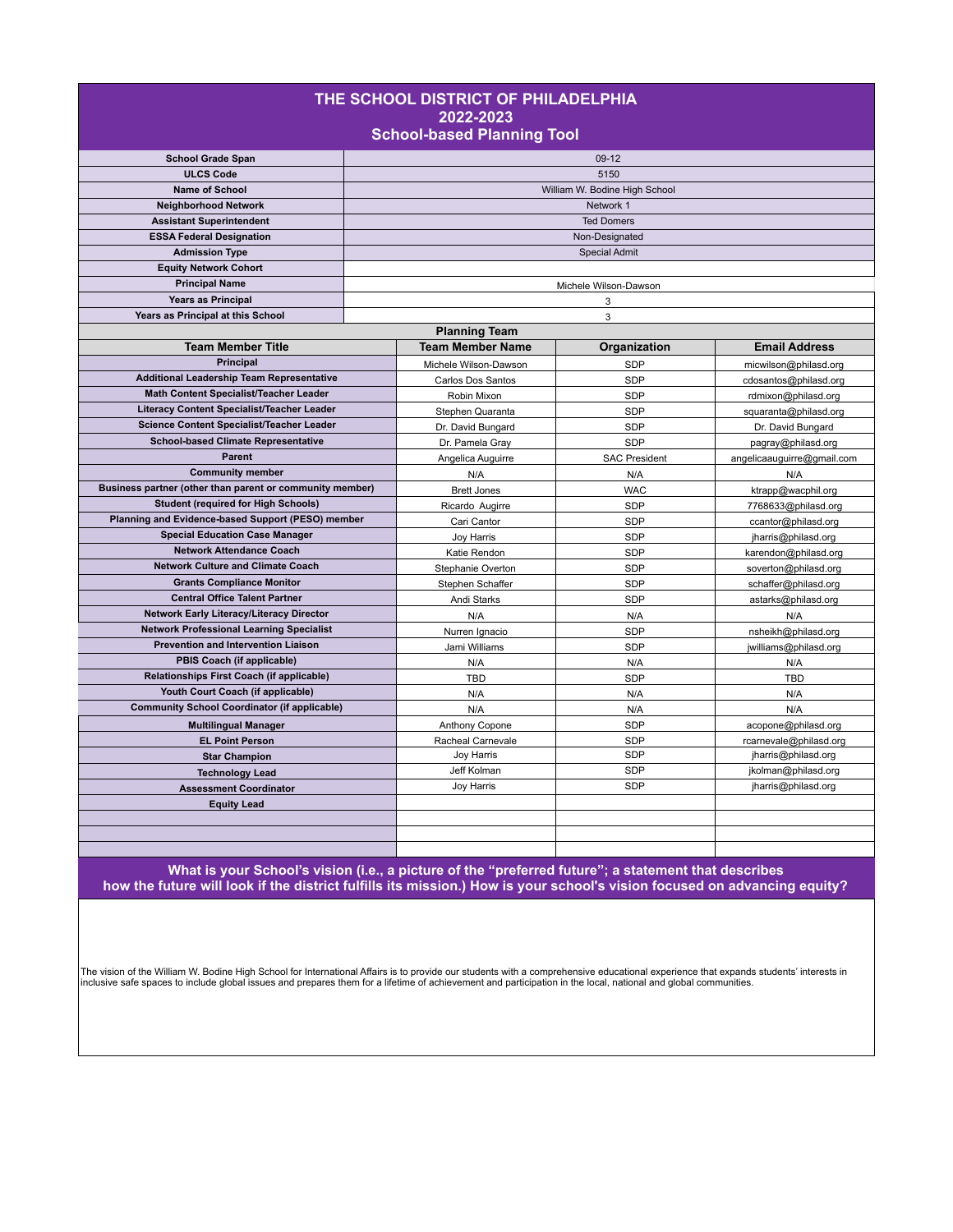| William W. Bodine High School - Comprehensive Plan: Strategies and Action Steps                                                                                                                                                                                                                                                                                                                                                                                                                                                                                                                                                                                                                                                                                                                                                                                                                                                                                                                                                                                                                                                                                                                                                                                                    |                                         |                                                                                                                                                                                                                                                                                    |                                                  |                                                                                                                                                                                                   |                                                                                                                                                                                                                                                                                                                                |                    |                                                  |                                                  |                             |
|------------------------------------------------------------------------------------------------------------------------------------------------------------------------------------------------------------------------------------------------------------------------------------------------------------------------------------------------------------------------------------------------------------------------------------------------------------------------------------------------------------------------------------------------------------------------------------------------------------------------------------------------------------------------------------------------------------------------------------------------------------------------------------------------------------------------------------------------------------------------------------------------------------------------------------------------------------------------------------------------------------------------------------------------------------------------------------------------------------------------------------------------------------------------------------------------------------------------------------------------------------------------------------|-----------------------------------------|------------------------------------------------------------------------------------------------------------------------------------------------------------------------------------------------------------------------------------------------------------------------------------|--------------------------------------------------|---------------------------------------------------------------------------------------------------------------------------------------------------------------------------------------------------|--------------------------------------------------------------------------------------------------------------------------------------------------------------------------------------------------------------------------------------------------------------------------------------------------------------------------------|--------------------|--------------------------------------------------|--------------------------------------------------|-----------------------------|
|                                                                                                                                                                                                                                                                                                                                                                                                                                                                                                                                                                                                                                                                                                                                                                                                                                                                                                                                                                                                                                                                                                                                                                                                                                                                                    |                                         | <b>Evidence Based Strategy #1:</b>                                                                                                                                                                                                                                                 |                                                  |                                                                                                                                                                                                   |                                                                                                                                                                                                                                                                                                                                |                    |                                                  |                                                  |                             |
| Common Planning Time (Tier I Academics)                                                                                                                                                                                                                                                                                                                                                                                                                                                                                                                                                                                                                                                                                                                                                                                                                                                                                                                                                                                                                                                                                                                                                                                                                                            |                                         |                                                                                                                                                                                                                                                                                    |                                                  |                                                                                                                                                                                                   |                                                                                                                                                                                                                                                                                                                                |                    |                                                  |                                                  |                             |
| <b>Anticipated Outputs (link out to EP Look Fors)</b>                                                                                                                                                                                                                                                                                                                                                                                                                                                                                                                                                                                                                                                                                                                                                                                                                                                                                                                                                                                                                                                                                                                                                                                                                              |                                         |                                                                                                                                                                                                                                                                                    |                                                  | <b>Monitoring/Evaluation</b>                                                                                                                                                                      |                                                                                                                                                                                                                                                                                                                                |                    |                                                  |                                                  |                             |
| Policies and structures allow educators both individual and collaborative time weekly, to use data and plan to meet student<br>learning goals, cultivating mutual respect and collegiality among staff. Policies and structures support regular collaborative<br>instructional planning between general and special educators, related service providers and paraprofessionals. School and<br>classroom assessments are vertically and horizontally aligned for coherence across grades and content areas. Teacher<br>teams regularly evaluate the impact of classroom instruction on student learning. Staff implement a cycle of of learning<br>that includes (a) establishing student learning goals, (b) collaboratively planning and refining grade-level, standards-aligned<br>lessons and/or assessments that are horizontally and vertically aligned, (c) data and student work analysis, (d) reflection on<br>their impact on student learning and the sharing of instructional best practices. Common Planning Time buy-in is enhanced<br>through ongoing PD that increases teachers' capacities to plan and teach their content effectively, and through the<br>identification of data sources (i.e. universal screeners) that support teachers' instructional planning |                                         | Common Planning Time will monitored through periodic review of lessons, agendas and data protocols by leadership. Additionally, observations of<br>Common Planning Time will be conducted by school and network administration, as well as translation into practice in classrooms |                                                  |                                                                                                                                                                                                   |                                                                                                                                                                                                                                                                                                                                |                    |                                                  |                                                  |                             |
| <b>Action Steps</b>                                                                                                                                                                                                                                                                                                                                                                                                                                                                                                                                                                                                                                                                                                                                                                                                                                                                                                                                                                                                                                                                                                                                                                                                                                                                | <b>Anticipated</b><br><b>Start Date</b> | Anticipated<br><b>Completion Date</b>                                                                                                                                                                                                                                              | <b>Lead Person/Position</b>                      | <b>Materials / Resources</b><br><b>Needed</b>                                                                                                                                                     | <b>Indicators</b>                                                                                                                                                                                                                                                                                                              | <b>PD</b><br>Step? | Implementation<br><b>Progress Rating</b><br>(Q1) | Implementation<br><b>Progress Rating</b><br>(Q2) | <b>Notes &amp; Evidence</b> |
| Create school wide schedules for Common Planning Time that intentionally<br>allow teachers to come together for focused collaboration around common<br>topics, and include multiple perspectives from experts, including Special<br>Educators and ESOL teachers.                                                                                                                                                                                                                                                                                                                                                                                                                                                                                                                                                                                                                                                                                                                                                                                                                                                                                                                                                                                                                   | 5/1/2022                                | 8/19/2022                                                                                                                                                                                                                                                                          | Principal and Roster Chair                       | Master schedule calendar to<br>deliniate topics to be covered<br>over a period of time; SDP<br>calendar with assessment. PD.<br>interim & report card dates to<br>olan CPT sessions strategically | Teacher rosters include built-in time for CPT<br>45-60 minutes of weekly Common Planning<br>Time will be built into all teachers' calendars                                                                                                                                                                                    |                    |                                                  |                                                  |                             |
| Instructional Leadership Team meets quarterly to discuss CPT priorities with<br>careful consideration of the CPT phases (Understand, Plan, Reflect)                                                                                                                                                                                                                                                                                                                                                                                                                                                                                                                                                                                                                                                                                                                                                                                                                                                                                                                                                                                                                                                                                                                                | 9/1/2022                                | 6/14/2023                                                                                                                                                                                                                                                                          | Principal                                        | ILT Meeting Agendas, Tier 1<br>academic data, precise<br>problem statements, CPT<br>toolkit, SDP Curriculum guides<br>LN1 instructional priority<br>relevant resources                            | Rolling ILT Meeting Schedule/Agenda<br>Current Tier One academic data (Star Screener<br>data, formative assessment trackers, etc)<br>Precise problem statements from Tier One<br>MTSS Meetings                                                                                                                                 |                    |                                                  |                                                  |                             |
| Include an Instructional Leadership team member(s) in MTSS Tier 1 team and<br>consider how the meetings inform upcoming Common Planning Time topics and<br>agendas                                                                                                                                                                                                                                                                                                                                                                                                                                                                                                                                                                                                                                                                                                                                                                                                                                                                                                                                                                                                                                                                                                                 | 9/1/2022                                | 6/14/2023                                                                                                                                                                                                                                                                          |                                                  | Principal Tier 1 academic data                                                                                                                                                                    | Representative(s) quide reviews of Tier 1<br>instruction data lens, and help identify<br>strategies for strengthening implementation as<br>heeded<br>Representative(s) share initiatives and<br>interventions, report on progress of initiatives<br>and interventions, offer support as desired, and<br>seek support as needed |                    |                                                  |                                                  |                             |
| Create clear agendas for sessions and calendars for Common Planning Time<br>cycles that account for an intentional focus on how the team will move through<br>the phases: Understand, Plan, and Reflect                                                                                                                                                                                                                                                                                                                                                                                                                                                                                                                                                                                                                                                                                                                                                                                                                                                                                                                                                                                                                                                                            | 9/1/2022                                | 6/14/2023                                                                                                                                                                                                                                                                          | Principal and Department agendas, presentations, | Leads CPT toolkit & protocols                                                                                                                                                                     | Agendas or session presentations with links to<br>key SDP resources<br>SDP Common Planning Time Toolkit Protocols                                                                                                                                                                                                              |                    |                                                  |                                                  |                             |
| Administration creates time in the schedule for CPT facilitators to plan for<br>weekly CPT sessions                                                                                                                                                                                                                                                                                                                                                                                                                                                                                                                                                                                                                                                                                                                                                                                                                                                                                                                                                                                                                                                                                                                                                                                | 9/1/2022                                | 6/14/2023                                                                                                                                                                                                                                                                          |                                                  | agendas, presentations.<br>Principal CPT toolkit & protocols,<br>CPT Calendar                                                                                                                     | Facilitators rosters' include built-in time for CPT<br>planning<br>Agendas or session presentations with links to<br>key SDP resources                                                                                                                                                                                         |                    |                                                  |                                                  |                             |
| Plan and deliver sessions that rely on quidance from SDP Common Planning<br>Time Toolkit. PLC voles. Frameworks, and units so that teachers are able to<br>apply and practice what they learn using these resources                                                                                                                                                                                                                                                                                                                                                                                                                                                                                                                                                                                                                                                                                                                                                                                                                                                                                                                                                                                                                                                                | 9/1/2022                                | 6/14/2023                                                                                                                                                                                                                                                                          | Denartment Leads                                 | agendas, presentations,<br>CPT toolkit & protocols                                                                                                                                                | Agendas or session presentations with links to<br>key SDP resources                                                                                                                                                                                                                                                            |                    |                                                  |                                                  |                             |
| Intentionally select/utilize probes and prompts from SDP protocols that push<br>teacher thinking and create authentic opportunities for teacher-led best practice<br>sharing and collaboration                                                                                                                                                                                                                                                                                                                                                                                                                                                                                                                                                                                                                                                                                                                                                                                                                                                                                                                                                                                                                                                                                     | 9/1/2022                                | 6/14/2023                                                                                                                                                                                                                                                                          |                                                  | Department Leads CPT toolkit & protocols                                                                                                                                                          | SDP Common Planning Time Toolkit Protocols                                                                                                                                                                                                                                                                                     |                    |                                                  |                                                  |                             |
| Prioritize session structures that focus on teachers collaborating through<br>conversation, and create flexible ways to capture salient ideas using note<br>catchers or similar platforms so teachers can focus on sharing ideas and<br>learning from one another rather than on completing a form or template                                                                                                                                                                                                                                                                                                                                                                                                                                                                                                                                                                                                                                                                                                                                                                                                                                                                                                                                                                     | 9/1/2022                                | 6/14/2023                                                                                                                                                                                                                                                                          | Denartment Leads                                 | agendas, presentations.<br>CPT toolkit & protocols                                                                                                                                                | Rolling CPT Agenda<br>Session Presentation                                                                                                                                                                                                                                                                                     |                    |                                                  |                                                  |                             |
| Center discussions on equitable access to Tier 1 instruction that considers both<br>grade-level mastery and appropriate scaffolds. Consider individual and/or group<br>student needs and create access as opposed to considering remediation<br>opportunities                                                                                                                                                                                                                                                                                                                                                                                                                                                                                                                                                                                                                                                                                                                                                                                                                                                                                                                                                                                                                      | 9/1/2022                                | 6/14/2023                                                                                                                                                                                                                                                                          |                                                  | Department Leads agendas, presentations,<br>CPT toolkit & protocols                                                                                                                               | Rolling CPT Agenda<br><b>Session Presentation</b><br>Completed Student Work Analysis Protocols<br>Completed Student Data Analysis Protocols                                                                                                                                                                                    |                    |                                                  |                                                  |                             |
| Use current formative data from SDP-provided resources (ie: Star data, pre- and<br>post-unit assessments from SDP curriculum units, authentic performance tasks)<br>to drive discussions about scaffolds and access, and to inform teacher-identified<br>next steps for Tier One instruction                                                                                                                                                                                                                                                                                                                                                                                                                                                                                                                                                                                                                                                                                                                                                                                                                                                                                                                                                                                       | 9/1/2022                                | 6/14/2023                                                                                                                                                                                                                                                                          |                                                  | Department Leads agendas, presentations,                                                                                                                                                          | Completed Student Work Analysis Protocols<br>Completed Student Data Analysis Protocols                                                                                                                                                                                                                                         |                    |                                                  |                                                  |                             |
| Create systems for teachers to explicitly state next steps for their teaching<br>based on conversations and learning from the sessions so they can transfer<br>learning to practice in planning and lesson delivery                                                                                                                                                                                                                                                                                                                                                                                                                                                                                                                                                                                                                                                                                                                                                                                                                                                                                                                                                                                                                                                                | 9/1/2022                                | 6/14/2023                                                                                                                                                                                                                                                                          | Department Lead                                  | agendas, presentations,<br>CPT toolkit & protocols                                                                                                                                                | Rolling CPT Agenda<br><b>Session Presentation</b>                                                                                                                                                                                                                                                                              |                    |                                                  |                                                  |                             |
| Create systems to memorialize teacher-generated next steps during sessions<br>so that ILT members are able to support implementation through coaching and<br>feedback cycles                                                                                                                                                                                                                                                                                                                                                                                                                                                                                                                                                                                                                                                                                                                                                                                                                                                                                                                                                                                                                                                                                                       | 9/1/2022                                | 6/14/2023                                                                                                                                                                                                                                                                          |                                                  | Department Leads agendas, coaching logs                                                                                                                                                           | <b>Rolling CPT Agenda</b><br>Coaching Logs                                                                                                                                                                                                                                                                                     |                    |                                                  |                                                  |                             |
|                                                                                                                                                                                                                                                                                                                                                                                                                                                                                                                                                                                                                                                                                                                                                                                                                                                                                                                                                                                                                                                                                                                                                                                                                                                                                    |                                         |                                                                                                                                                                                                                                                                                    |                                                  |                                                                                                                                                                                                   |                                                                                                                                                                                                                                                                                                                                |                    |                                                  |                                                  |                             |
|                                                                                                                                                                                                                                                                                                                                                                                                                                                                                                                                                                                                                                                                                                                                                                                                                                                                                                                                                                                                                                                                                                                                                                                                                                                                                    |                                         |                                                                                                                                                                                                                                                                                    |                                                  |                                                                                                                                                                                                   |                                                                                                                                                                                                                                                                                                                                |                    |                                                  |                                                  |                             |
|                                                                                                                                                                                                                                                                                                                                                                                                                                                                                                                                                                                                                                                                                                                                                                                                                                                                                                                                                                                                                                                                                                                                                                                                                                                                                    |                                         |                                                                                                                                                                                                                                                                                    |                                                  |                                                                                                                                                                                                   |                                                                                                                                                                                                                                                                                                                                |                    |                                                  |                                                  |                             |
|                                                                                                                                                                                                                                                                                                                                                                                                                                                                                                                                                                                                                                                                                                                                                                                                                                                                                                                                                                                                                                                                                                                                                                                                                                                                                    |                                         |                                                                                                                                                                                                                                                                                    |                                                  |                                                                                                                                                                                                   |                                                                                                                                                                                                                                                                                                                                |                    |                                                  |                                                  |                             |
|                                                                                                                                                                                                                                                                                                                                                                                                                                                                                                                                                                                                                                                                                                                                                                                                                                                                                                                                                                                                                                                                                                                                                                                                                                                                                    |                                         |                                                                                                                                                                                                                                                                                    |                                                  |                                                                                                                                                                                                   |                                                                                                                                                                                                                                                                                                                                |                    |                                                  |                                                  |                             |
|                                                                                                                                                                                                                                                                                                                                                                                                                                                                                                                                                                                                                                                                                                                                                                                                                                                                                                                                                                                                                                                                                                                                                                                                                                                                                    |                                         |                                                                                                                                                                                                                                                                                    |                                                  |                                                                                                                                                                                                   |                                                                                                                                                                                                                                                                                                                                |                    |                                                  |                                                  |                             |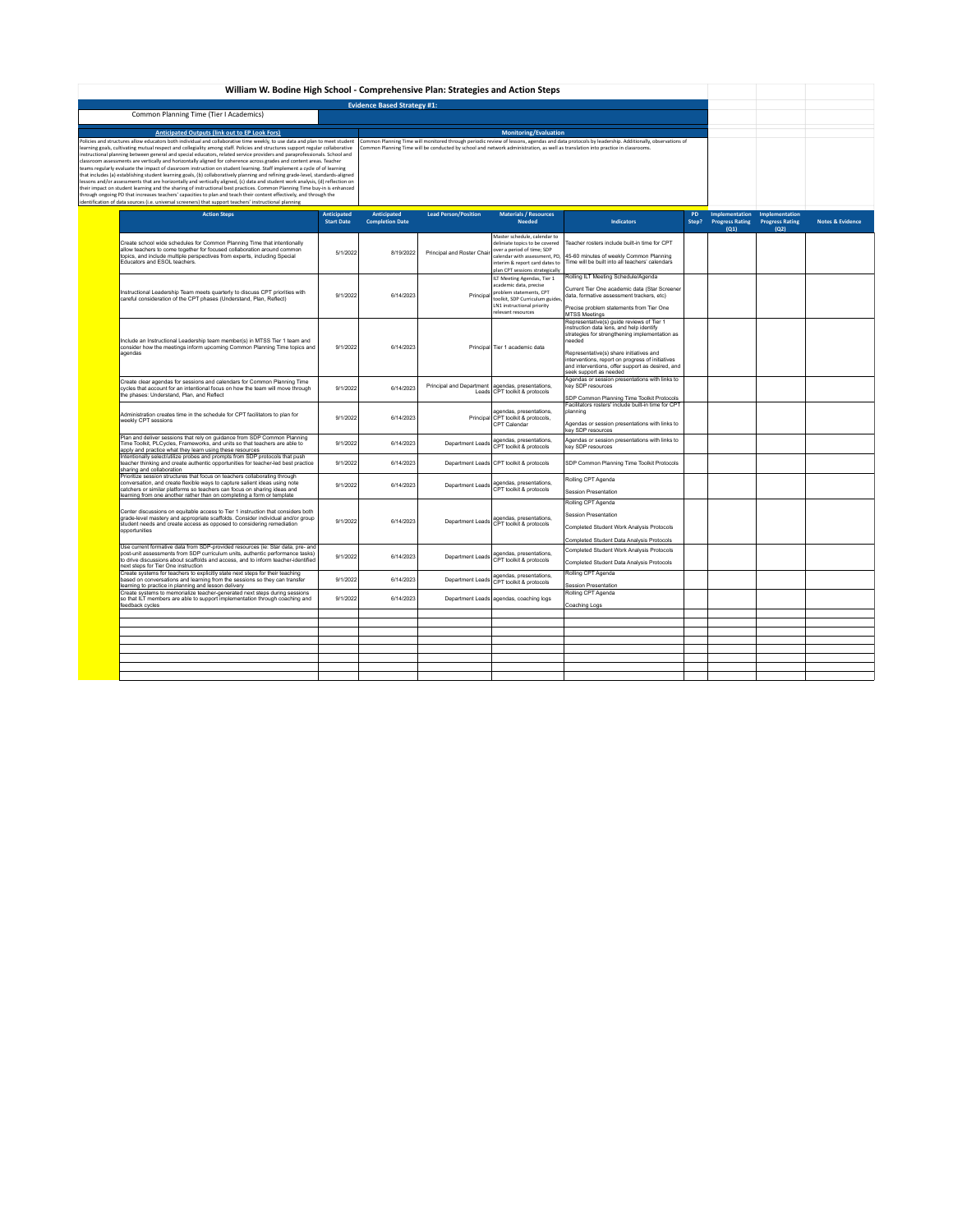|                                    | William W. Bodine High School - Comprehensive Plan: Strategies and Action Steps                                                                                                                                                        |                   |                        |                              |                                                                                  |                                                                                                                                                                                                                                                                                        |           |                                                |                |                             |
|------------------------------------|----------------------------------------------------------------------------------------------------------------------------------------------------------------------------------------------------------------------------------------|-------------------|------------------------|------------------------------|----------------------------------------------------------------------------------|----------------------------------------------------------------------------------------------------------------------------------------------------------------------------------------------------------------------------------------------------------------------------------------|-----------|------------------------------------------------|----------------|-----------------------------|
| <b>Evidence Based Strategy #1:</b> |                                                                                                                                                                                                                                        |                   |                        |                              |                                                                                  |                                                                                                                                                                                                                                                                                        |           |                                                |                |                             |
|                                    | Relationships First (Tier I Climate Framework)                                                                                                                                                                                         |                   |                        |                              |                                                                                  |                                                                                                                                                                                                                                                                                        |           |                                                |                |                             |
|                                    | <b>Anticipated Outputs (link out to EP Look Fors)</b>                                                                                                                                                                                  |                   |                        | <b>Monitoring/Evaluation</b> |                                                                                  |                                                                                                                                                                                                                                                                                        |           |                                                |                |                             |
|                                    | Adult-student, adult-adult, and student-student interactions are positive, caring, and respectful.Stakeholders<br>collaboratively develop, publicize, and model codes of conduct that support a positive and sustained school climate. |                   |                        |                              |                                                                                  | Evaluation will occur at trainings to monitor whether they need to be modified and revised. The Relationships First approach will be monitored<br>hrough the RF team meetings and feedback from implementation. The RF coach will monitor and support the approach at least quarterly. |           |                                                |                |                             |
|                                    | Policies, mission, and vision statements that promote social, emotional, ethical, and civic, as well as intellectual, skills and<br>dispositions are developed and institutionalized.                                                  |                   |                        |                              |                                                                                  |                                                                                                                                                                                                                                                                                        |           |                                                |                |                             |
|                                    | <b>Action Steps</b>                                                                                                                                                                                                                    | Anticipated       | Anticipated            | <b>Lead Person/Position</b>  | <b>Materials / Resources</b>                                                     |                                                                                                                                                                                                                                                                                        | <b>PD</b> | <b>Implementation</b>                          | Implementation |                             |
|                                    |                                                                                                                                                                                                                                        | <b>Start Date</b> | <b>Completion Date</b> |                              | <b>Needed</b>                                                                    | Indicators                                                                                                                                                                                                                                                                             | Step?     | <b>Progress Rating Progress Rating</b><br>(Q1) | (Q2)           | <b>Notes &amp; Evidence</b> |
|                                    | Train school leadership on full implementation scope and sequence of<br>Relationships First (RF), giving a high-level overview of implementation across<br>all three tiers of the MTSS framework                                       | 5/1/2022          | 6/14/2022              | RF coach                     | 1 hour with leadership                                                           | There is a scheduled time to conduct a 1-hour<br>overview for the school leadership team (can be<br>live or virtual).                                                                                                                                                                  |           |                                                |                |                             |
|                                    | Create roster to ensure adequate time for every student to participate in<br>Community-Building Circle (CBC)                                                                                                                           | 5/1/2022          | 6/14/2022              | Admin                        |                                                                                  | Each classroom has a weekly day and time to<br>conduct CBC                                                                                                                                                                                                                             |           |                                                |                |                             |
|                                    |                                                                                                                                                                                                                                        |                   |                        |                              |                                                                                  | High schools only: every student has a 45<br>minute advisory period every day                                                                                                                                                                                                          |           |                                                |                |                             |
|                                    | Incorporate Student Well-Being Survey during community meetings and circles.                                                                                                                                                           | 9/1/2022          | 6/14/2023              | Careteam                     | CBC planning meeting                                                             | A school-based individual is designated as the<br>Student Well-being Survey point person to<br>coordinate and oversee systems for<br>administration, participation and survey data<br>analysis                                                                                         |           |                                                |                |                             |
|                                    |                                                                                                                                                                                                                                        |                   |                        |                              |                                                                                  | Student Well-being Survey is administered<br>monthly during Community Meeting (takes 5<br>minutes)                                                                                                                                                                                     |           |                                                |                |                             |
|                                    |                                                                                                                                                                                                                                        |                   |                        |                              |                                                                                  | Staff review and reflect on Student Well-Being<br>Survey data. The equity indicators on the<br>survey are reviewed to assess students'<br>progress on equity knowledge, skills and<br>mindsets and to plan accordingly                                                                 |           |                                                |                |                             |
|                                    | Ensure that the school's progressive discipline policy includes restorative<br>interventions, including restorative conversations (RC), that must be used prior<br>to writing an ODR                                                   | 8/1/2022          | 8/26/2022              | Careteam                     | Progressive restorative<br>discipline planning meeting                           | Progressive discipline policy is revised to reflect<br>restorative interventions as first response to<br>disciplinary concerns                                                                                                                                                         |           |                                                |                |                             |
|                                    | Identify school-level Relationships First team and train this team in CBC & RC in<br>preparation for school-wide PD                                                                                                                    | 6/20/2022         | 8/19/2022              | Admin with RF coach          | Summer PD up to 30 hours<br>paid per school                                      | RF team includes leadership team, climate<br>designee, attendance designee, teachers, and<br>other school staff, as well as student leaders<br>and parents                                                                                                                             |           |                                                |                |                             |
|                                    |                                                                                                                                                                                                                                        |                   |                        |                              |                                                                                  | Attendees complete training evaluations and<br>demonstrate an understanding of how<br>Community-Building Circles and Restorative<br>Conversations advance SEL & equity<br>knowledge, skills & mindsets                                                                                 |           |                                                |                |                             |
|                                    | Include Relationships First team members in MTSS Tier 1 team                                                                                                                                                                           | 9/1/2022          | 6/14/2023              | Admin                        | Designation meeting                                                              | RF team members guide reviews of Tier 1<br>climate data from a restorative justice lens, and<br>help identify strategies for strengthening RF<br>implementation as needed                                                                                                              |           |                                                |                |                             |
|                                    | Train all staff on Relationships First Tier 1 CBC & RC (this includes training for<br>front-office staff, custodians, and SSOs in RC)                                                                                                  |                   |                        |                              |                                                                                  | There is a scheduled time to train school staff<br>on RF Tier 1 CBC & RC<br>Attendees complete training evaluations and                                                                                                                                                                |           |                                                |                |                             |
|                                    |                                                                                                                                                                                                                                        | 8/23/2022         | 6/14/2023              | Careteam                     | 2-hour PD with full staff                                                        | demonstrate an understanding of how<br>Community-Building Circles and Restorative<br>Conversations advances SEL & equity<br>knowledge, skills & mindsets                                                                                                                               |           |                                                |                |                             |
|                                    | Identify & Train Youth Leaders in CBC                                                                                                                                                                                                  |                   |                        |                              |                                                                                  | There is a designated time to train youth<br>leaders, approximately 2 hours                                                                                                                                                                                                            |           |                                                |                |                             |
|                                    |                                                                                                                                                                                                                                        | 10/1/2022         | 6/14/2023              | Careteam                     | ongoing development with<br>youth                                                | Attendees complete training evaluations and<br>demonstrate an understanding of how CBCs &<br>RCs advances SEL and equity knowledge,<br>skills & mindsets                                                                                                                               |           |                                                |                |                             |
|                                    | Make a plan for ongoing support and coaching                                                                                                                                                                                           | 8/1/2022          | 8/19/2022              | Careteam                     | Planning meeting                                                                 | District level and school-level support is outlined<br>and agreed upon by principal, RF Tier 1 team<br>and RF coaches                                                                                                                                                                  |           |                                                |                |                             |
|                                    | Implement CBC in every classroom or advisory for 45 minutes every week                                                                                                                                                                 |                   |                        |                              | One 45 min unbroken block<br>of time per classroom for<br>CBC & push-in supports | Both teachers and youth leaders plan and<br>facilitate CBCs.<br>Topics and themes include DEI knowledge,                                                                                                                                                                               |           |                                                |                |                             |
|                                    | Train staff on RJ equity to liberation module 1                                                                                                                                                                                        | 9/1/2022          | 6/14/2023              | Careteam                     | from Careteam                                                                    | skills, and mindsets.<br>There is designated time for Equity training,<br>approximately 2 hours                                                                                                                                                                                        |           |                                                |                |                             |
|                                    |                                                                                                                                                                                                                                        |                   |                        |                              | 2 - 4 hours designed for                                                         | Attendees complete training evaluations and<br>demonstrate an understanding of how RJ<br>Equity to Liberation advances SEL and equity                                                                                                                                                  |           |                                                |                |                             |
|                                    |                                                                                                                                                                                                                                        | 1/1/2023          | 3/31/2023              | RFcoach                      | CBC with full staff                                                              | knowledge, skills & mindsets                                                                                                                                                                                                                                                           |           |                                                |                |                             |
|                                    |                                                                                                                                                                                                                                        |                   |                        |                              |                                                                                  |                                                                                                                                                                                                                                                                                        |           |                                                |                |                             |
|                                    |                                                                                                                                                                                                                                        |                   |                        |                              |                                                                                  |                                                                                                                                                                                                                                                                                        |           |                                                |                |                             |
|                                    |                                                                                                                                                                                                                                        |                   |                        |                              |                                                                                  |                                                                                                                                                                                                                                                                                        |           |                                                |                |                             |
|                                    |                                                                                                                                                                                                                                        |                   |                        |                              |                                                                                  |                                                                                                                                                                                                                                                                                        |           |                                                |                |                             |
|                                    |                                                                                                                                                                                                                                        |                   |                        |                              |                                                                                  |                                                                                                                                                                                                                                                                                        |           |                                                |                |                             |
|                                    |                                                                                                                                                                                                                                        |                   |                        |                              |                                                                                  |                                                                                                                                                                                                                                                                                        |           |                                                |                |                             |
|                                    |                                                                                                                                                                                                                                        |                   |                        |                              |                                                                                  |                                                                                                                                                                                                                                                                                        |           |                                                |                |                             |